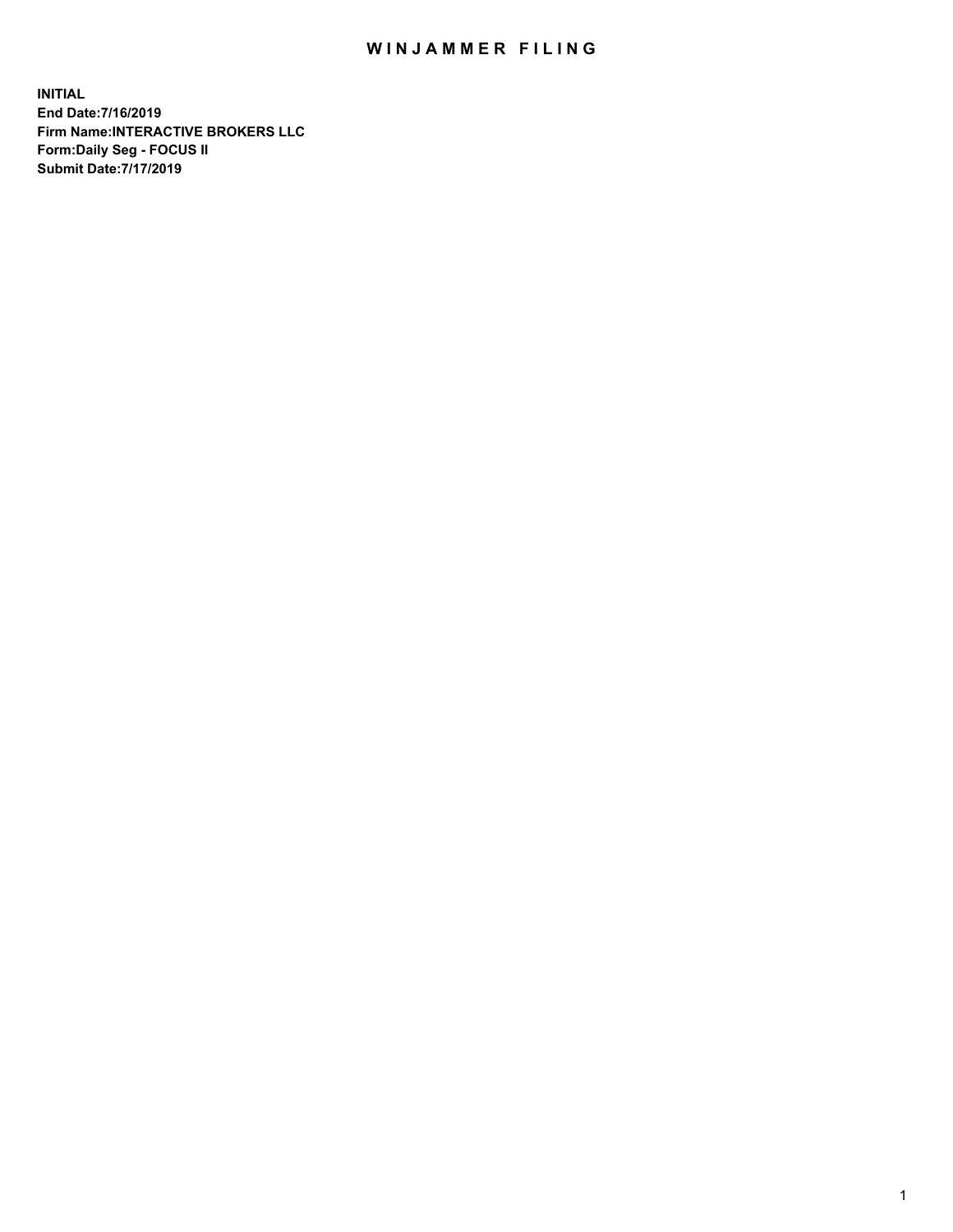**INITIAL End Date:7/16/2019 Firm Name:INTERACTIVE BROKERS LLC Form:Daily Seg - FOCUS II Submit Date:7/17/2019 Daily Segregation - Cover Page**

| Name of Company                                                                                                                                                                                                                                                                                                                | <b>INTERACTIVE BROKERS LLC</b>                                                                  |
|--------------------------------------------------------------------------------------------------------------------------------------------------------------------------------------------------------------------------------------------------------------------------------------------------------------------------------|-------------------------------------------------------------------------------------------------|
| <b>Contact Name</b>                                                                                                                                                                                                                                                                                                            | James Menicucci                                                                                 |
| <b>Contact Phone Number</b>                                                                                                                                                                                                                                                                                                    | 203-618-8085                                                                                    |
| <b>Contact Email Address</b>                                                                                                                                                                                                                                                                                                   | jmenicucci@interactivebrokers.c<br>om                                                           |
| FCM's Customer Segregated Funds Residual Interest Target (choose one):<br>a. Minimum dollar amount: ; or<br>b. Minimum percentage of customer segregated funds required:% ; or<br>c. Dollar amount range between: and; or<br>d. Percentage range of customer segregated funds required between:% and%.                         | $\overline{\mathbf{0}}$<br>$\overline{\mathbf{0}}$<br>155,000,000 245,000,000<br>0 <sub>0</sub> |
| FCM's Customer Secured Amount Funds Residual Interest Target (choose one):<br>a. Minimum dollar amount: ; or<br>b. Minimum percentage of customer secured funds required:%; or<br>c. Dollar amount range between: and; or<br>d. Percentage range of customer secured funds required between:% and%.                            | $\overline{\mathbf{0}}$<br>$\overline{\mathbf{0}}$<br>80,000,000 120,000,000<br>00              |
| FCM's Cleared Swaps Customer Collateral Residual Interest Target (choose one):<br>a. Minimum dollar amount: ; or<br>b. Minimum percentage of cleared swaps customer collateral required:% ; or<br>c. Dollar amount range between: and; or<br>d. Percentage range of cleared swaps customer collateral required between:% and%. | $\overline{\mathbf{0}}$<br>$\underline{\mathbf{0}}$<br>0 <sub>0</sub><br>0 <sub>0</sub>         |

Attach supporting documents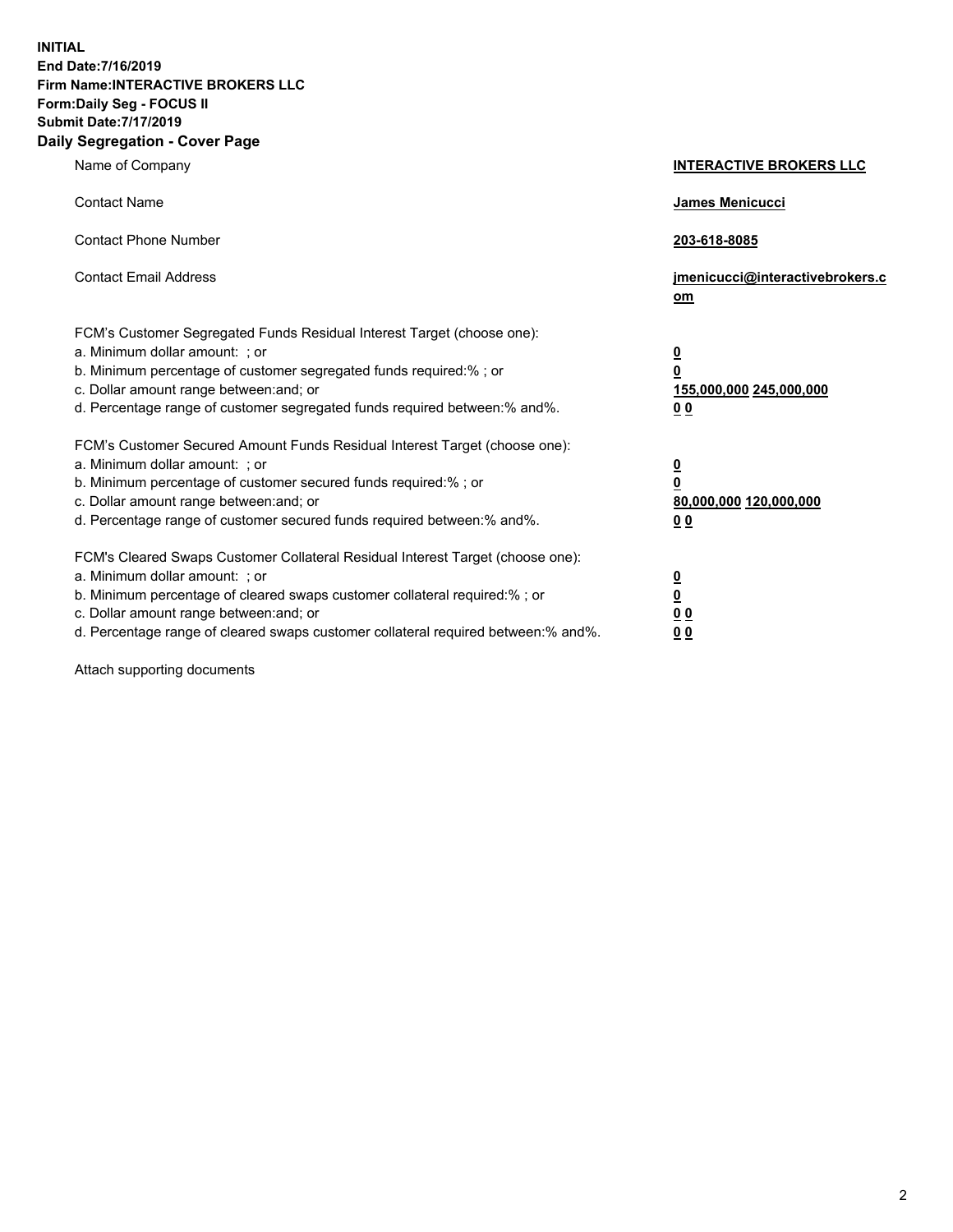## **INITIAL End Date:7/16/2019 Firm Name:INTERACTIVE BROKERS LLC Form:Daily Seg - FOCUS II Submit Date:7/17/2019**

|     | <b>Daily Segregation - Secured Amounts</b>                                                  |                                  |
|-----|---------------------------------------------------------------------------------------------|----------------------------------|
|     | Foreign Futures and Foreign Options Secured Amounts                                         |                                  |
|     | Amount required to be set aside pursuant to law, rule or regulation of a foreign            | $0$ [7305]                       |
|     | government or a rule of a self-regulatory organization authorized thereunder                |                                  |
| 1.  | Net ledger balance - Foreign Futures and Foreign Option Trading - All Customers             |                                  |
|     | A. Cash                                                                                     | 475,058,958 [7315]               |
|     | B. Securities (at market)                                                                   | $0$ [7317]                       |
| 2.  | Net unrealized profit (loss) in open futures contracts traded on a foreign board of trade   | 21,250,972 [7325]                |
| 3.  | Exchange traded options                                                                     |                                  |
|     | a. Market value of open option contracts purchased on a foreign board of trade              | 115,778 [7335]                   |
|     | b. Market value of open contracts granted (sold) on a foreign board of trade                | -20,368 [7337]                   |
| 4.  | Net equity (deficit) (add lines 1.2. and 3.)                                                | 496,405,340 [7345]               |
| 5.  | Account liquidating to a deficit and account with a debit balances - gross amount           | <b>10,567</b> [7351]             |
|     | Less: amount offset by customer owned securities                                            | 0 [7352] 10,567 [7354]           |
| 6.  | Amount required to be set aside as the secured amount - Net Liquidating Equity              | 496,415,907 [7355]               |
|     | Method (add lines 4 and 5)                                                                  |                                  |
| 7.  | Greater of amount required to be set aside pursuant to foreign jurisdiction (above) or line | 496,415,907 [7360]               |
|     | 6.                                                                                          |                                  |
|     | FUNDS DEPOSITED IN SEPARATE REGULATION 30.7 ACCOUNTS                                        |                                  |
| 1.  | Cash in banks                                                                               |                                  |
|     | A. Banks located in the United States                                                       | 115,351,729 [7500]               |
|     | B. Other banks qualified under Regulation 30.7                                              | 0 [7520] 115,351,729 [7530]      |
| 2.  | Securities                                                                                  |                                  |
|     | A. In safekeeping with banks located in the United States                                   | 413,807,685 [7540]               |
|     | B. In safekeeping with other banks qualified under Regulation 30.7                          | 0 [7560] 413,807,685 [7570]      |
| 3.  | Equities with registered futures commission merchants                                       |                                  |
|     | A. Cash                                                                                     | $0$ [7580]                       |
|     | <b>B.</b> Securities                                                                        | $0$ [7590]                       |
|     | C. Unrealized gain (loss) on open futures contracts                                         | $0$ [7600]                       |
|     | D. Value of long option contracts                                                           | $0$ [7610]                       |
|     | E. Value of short option contracts                                                          | 0 [7615] 0 [7620]                |
| 4.  | Amounts held by clearing organizations of foreign boards of trade                           |                                  |
|     | A. Cash                                                                                     | $0$ [7640]                       |
|     | <b>B.</b> Securities                                                                        | $0$ [7650]                       |
|     | C. Amount due to (from) clearing organization - daily variation                             | $0$ [7660]                       |
|     | D. Value of long option contracts                                                           | $0$ [7670]                       |
|     | E. Value of short option contracts                                                          | 0 [7675] 0 [7680]                |
| 5.  | Amounts held by members of foreign boards of trade                                          |                                  |
|     | A. Cash                                                                                     | 78,041,742 [7700]                |
|     | <b>B.</b> Securities                                                                        | $0$ [7710]                       |
|     | C. Unrealized gain (loss) on open futures contracts                                         | 11,626,047 [7720]                |
|     | D. Value of long option contracts                                                           | 115,778 [7730]                   |
|     | E. Value of short option contracts                                                          | -20,368 [7735] 89,763,199 [7740] |
| 6.  | Amounts with other depositories designated by a foreign board of trade                      | $0$ [7760]                       |
| 7.  | Segregated funds on hand                                                                    | $0$ [7765]                       |
| 8.  | Total funds in separate section 30.7 accounts                                               | 618,922,613 [7770]               |
| 9.  | Excess (deficiency) Set Aside for Secured Amount (subtract line 7 Secured Statement         | 122,506,706 [7380]               |
|     | Page 1 from Line 8)                                                                         |                                  |
| 10. | Management Target Amount for Excess funds in separate section 30.7 accounts                 | 80,000,000 [7780]                |
| 11. | Excess (deficiency) funds in separate 30.7 accounts over (under) Management Target          | 42,506,706 [7785]                |
|     |                                                                                             |                                  |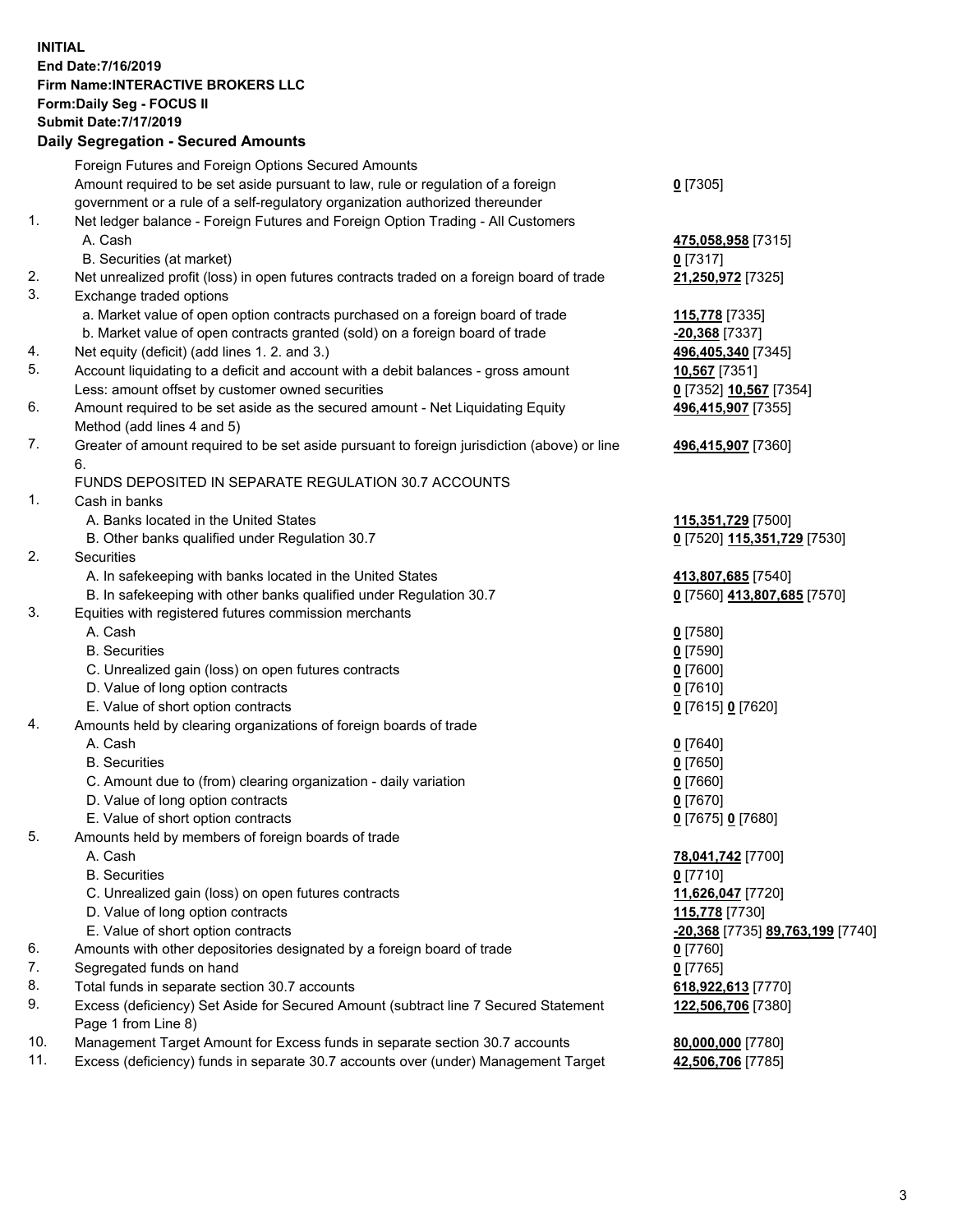**INITIAL End Date:7/16/2019 Firm Name:INTERACTIVE BROKERS LLC Form:Daily Seg - FOCUS II Submit Date:7/17/2019 Daily Segregation - Segregation Statement** SEGREGATION REQUIREMENTS(Section 4d(2) of the CEAct) 1. Net ledger balance A. Cash **3,970,199,359** [7010] B. Securities (at market) **0** [7020] 2. Net unrealized profit (loss) in open futures contracts traded on a contract market **-40,479,105** [7030] 3. Exchange traded options A. Add market value of open option contracts purchased on a contract market **185,457,086** [7032] B. Deduct market value of open option contracts granted (sold) on a contract market **-225,110,840** [7033] 4. Net equity (deficit) (add lines 1, 2 and 3) **3,890,066,500** [7040] 5. Accounts liquidating to a deficit and accounts with debit balances - gross amount **1,261,632** [7045] Less: amount offset by customer securities **0** [7047] **1,261,632** [7050] 6. Amount required to be segregated (add lines 4 and 5) **3,891,328,132** [7060] FUNDS IN SEGREGATED ACCOUNTS 7. Deposited in segregated funds bank accounts A. Cash **791,433,251** [7070] B. Securities representing investments of customers' funds (at market) **2,057,568,515** [7080] C. Securities held for particular customers or option customers in lieu of cash (at market) **0** [7090] 8. Margins on deposit with derivatives clearing organizations of contract markets A. Cash **9,255,054** [7100] B. Securities representing investments of customers' funds (at market) **1,282,367,519** [7110] C. Securities held for particular customers or option customers in lieu of cash (at market) **0** [7120] 9. Net settlement from (to) derivatives clearing organizations of contract markets **-8,564,372** [7130] 10. Exchange traded options A. Value of open long option contracts **185,548,679** [7132] B. Value of open short option contracts **-225,248,765** [7133] 11. Net equities with other FCMs A. Net liquidating equity **0** [7140] B. Securities representing investments of customers' funds (at market) **0** [7160] C. Securities held for particular customers or option customers in lieu of cash (at market) **0** [7170] 12. Segregated funds on hand **0** [7150] 13. Total amount in segregation (add lines 7 through 12) **4,092,359,881** [7180] 14. Excess (deficiency) funds in segregation (subtract line 6 from line 13) **201,031,749** [7190] 15. Management Target Amount for Excess funds in segregation **155,000,000** [7194] **46,031,749** [7198]

16. Excess (deficiency) funds in segregation over (under) Management Target Amount Excess